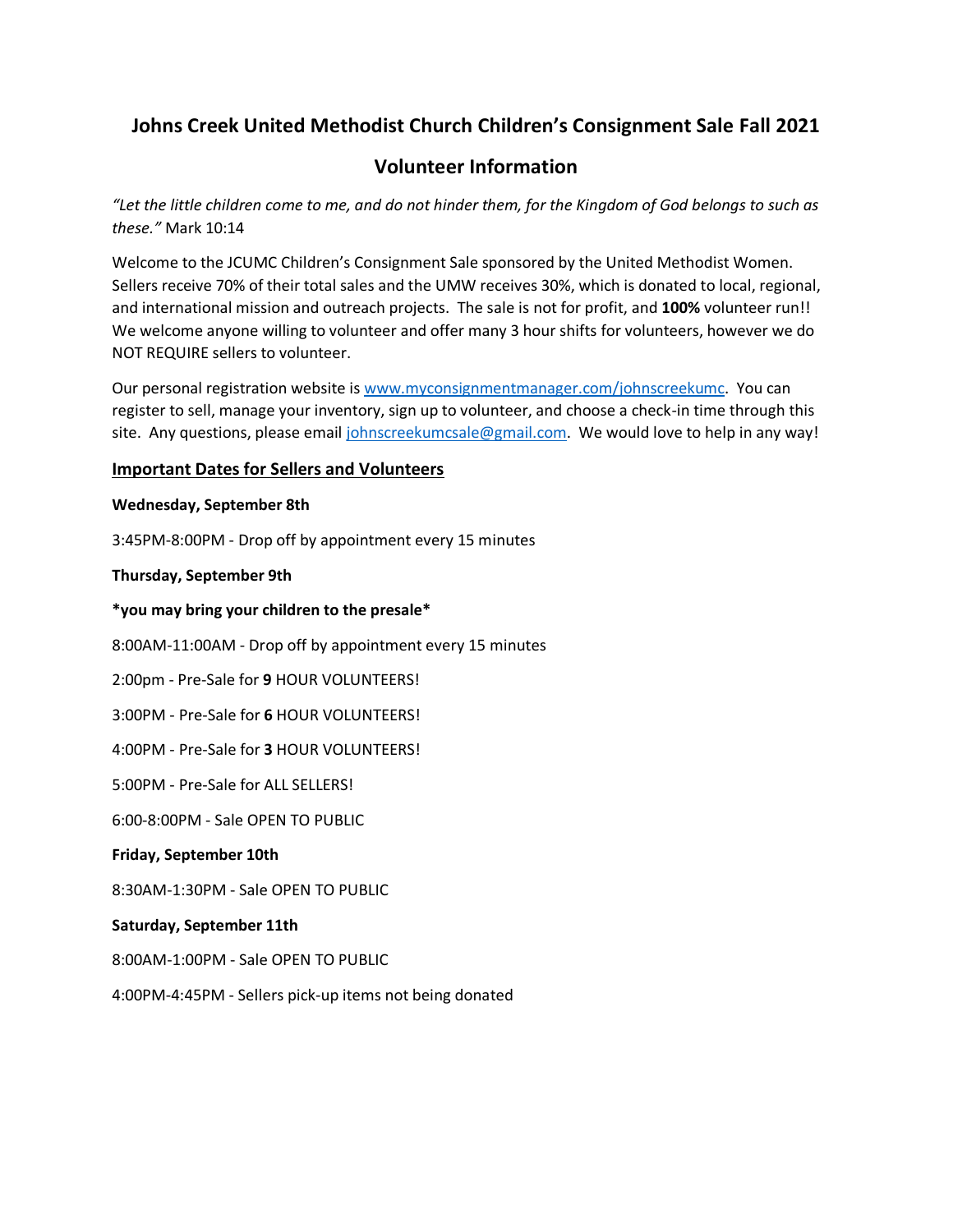# **Childcare**

We provide professional, licensed, first aid and CPR trained childcare workers. Childcare is available for volunteers during certain shifts. Children must be registered for childcare. Email [johnscreekumcsale@gmail.com](about:blank) for childcare needs. This WILL be enforced- if you do not register, your child will not be allowed to attend childcare.

## **What to do when you arrive to work the sale:**

Please arrive 15 min prior to your scheduled shift. You will go to the volunteer check-in table at the front of the gym to sign in, fill out a name tag and get an apron. You then can check in with a committee member (women wearing the bright pink t-shirts), who will then instruct you on where to be for the sale. If you cannot make your scheduled shift(s), please email us immediately at [johnscreekumcsale@gmail.com](about:blank) **.** Remember, your shift can be covered by a neighbor, friend, grandparent, or husband (we love when husbands help b/c they can lift bigger items!). \*\*We will have a list of who didn't show up for their shifts at the end of the sale. If you are on that list & you shopped, you will also be on the list for not shopping our presale the following sale. Make EVERY attempt to have your shift filled if something comes up and you're not able to fill it.

**PLEASE NOTE: Sign-up shifts have changed. For ease of both the volunteers and committee members, when signing up for a shift on MyConsignment Manager, volunteers are now signing up for just the slot time. Volunteers are NOT going to be designated to a certain position/location until he or she shows up for their assigned shift(s) unless you are signing up to bring food. Committee members will make sure that all volunteers feel comfortable at his/her designated position(s) and will continue to check in with all the volunteers throughout the shifts.** 

# **Pre-Sale**

The more you volunteer the earlier you shop! Pre-Sale is open to the public after seller/volunteer shopping hours. Only you, the volunteer or seller, will be allowed in the pre-sale. No other family members or friends will be permitted on the sale floor. We are very strict about this policy. The only exception is if you are unable to attend, you may send one person in your place. Children are allowed on floor during presale.

# **Detailed instructions for signing up to volunteer online using My Consignment Manager:**

- 1) On your PC or tablet, go to: [www.myconsignmentmanager.com/johnscreekumc](about:blank)
- 2) On the Main Page, select "Create User Account" if you are a first time volunteer, or "Login" if you are a returning volunteer.
- 3) Returning volunteers, select "Volunteer" and choose your shift(s). First time volunteers, fill in the requested information, including creating a User Name and Password for the My Consignment Manager system-make sure to record them! You will reuse them for every sale. Then select "Create Account" at the bottom of the screen.
- 4) On the next screen, select "Register me as a Volunteer Only".
- 5) On the next screen there will be a gray bar at the top with "Volunteer" as an option. Select "Volunteer", and it will immediately take you to the MAIN PAGE where you must "Login" with your freshly created User Name and Password.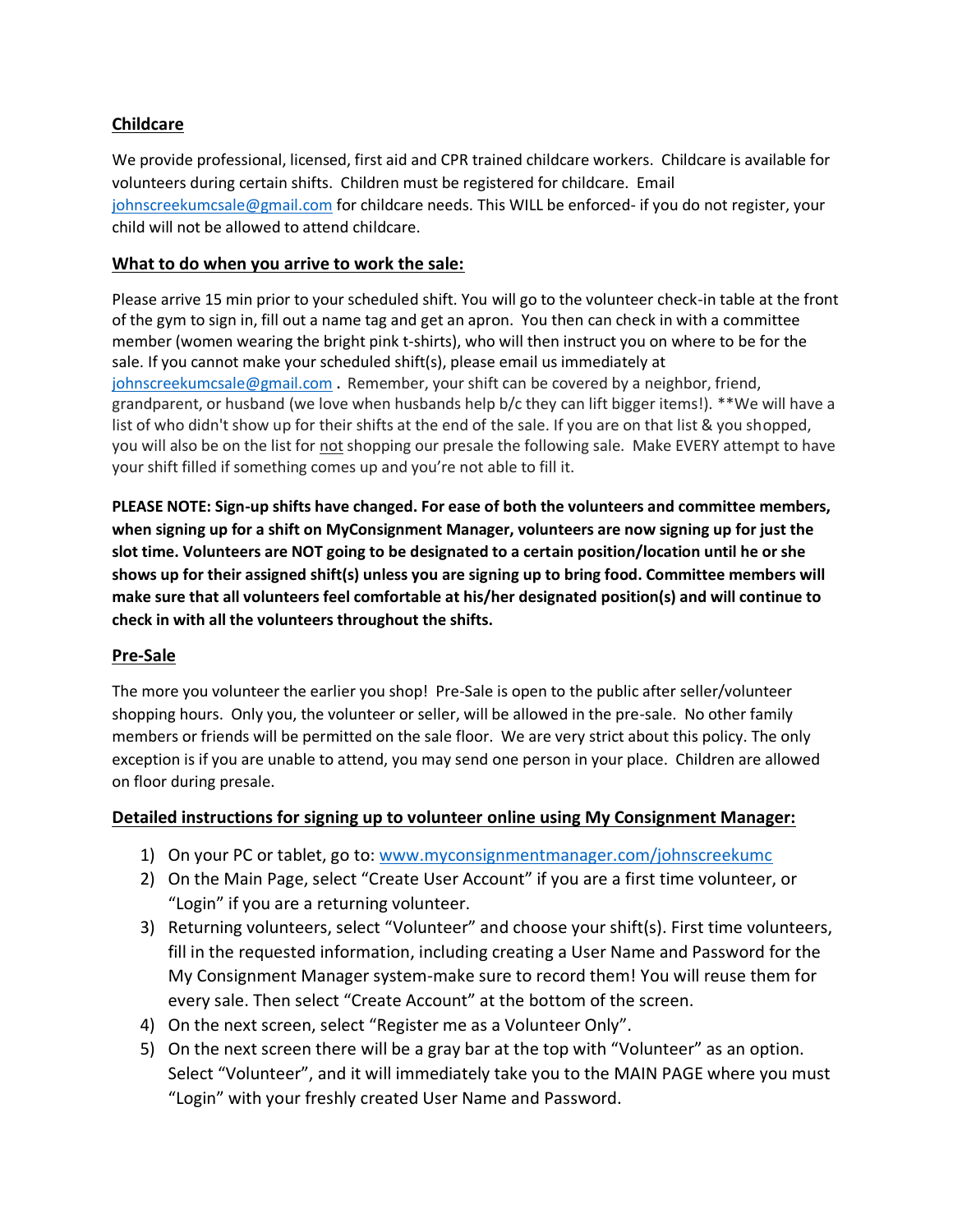- 6) Select "Volunteer" on the next screen and the spreadsheet of all shift opportunities will open. When you find a shift that will work for your schedule, click on the little box to the far left of that line, then SELECT "Add me to selected shift(s)" AT THE TOP OF THE PAGE.
- 7) Then "Log Out" in the gray bar towards the top of the page. If you need to change shifts or add more shifts, return to [www.myconsignmentmanager.com/johnscreekumc,](about:blank) "Login", and you will be able to view your selected shift(s), add shifts or delete yourself from shifts you have selected.

# **Potential Volunteer Positions**

\***Set-up-BAY # and Quality Control-BAY #:** As sellers deliver their inventory on Wednesday night and Thursday morning, we will have "Bays" set up in FLC welcome area. There will be 2-3 volunteers in each bay. Their job is to help the seller bring in their items from their car (if needed), quickly go through all of the seller's items to make sure they are appropriate for our sale (electronic items have working batteries, clothes are season appropriate, and without stains or holes, etc.), and assist other volunteers in getting the merchandise out of the bay in preparation for another seller to unload. Special Skills Needed: Requires some manual labor and a friendly, upbeat disposition.

**\*Bay Clearers-Room Set-up:** These volunteers will remove merchandise from the bays and place onto the sales floor. Special Skills Needed: Requires manual labor.

**\*Provide and Deliver Lunch/Dinner for # Volunteers:** Meals needed are Wednesday Dinner, Thursday Lunch and Dinner, Friday Lunch, Saturday Lunch and snacks. You can prepare food at home and bring it in or have food delivered directly to the church. These meals are at your own expense. We request moderately healthy meals that are simple and will appeal to a wide variety of people. You do NOT need to provide paper goods, but please provide DRINKS (gallons of sweet tea or lemonade, 2 liters of Coke, bottled waters, etc.)! Suggestions include Chicken Salad on Croissants, Fruit Salad and Chips, Pizzas and Salad, BBQ Meat with Buns, Cole Slaw and Chips, Lasagna, Salad and Bread, Sandwich Platter, Veggie Tray and Chips, Pasta Salad, Rolls and Chips.

**\*Floor Security/Clean up floor:** These volunteers will wear aprons and name tags and be a presence on the sales floor to discourage theft. They also assist in keeping the sales floor clean and organized (picking up clothes that have fallen off hangers, moving stuff that has been placed in the wrong area, removing debris from the floor, etc.). Special Skills Needed: Light manual labor, standing most of shift, friendly, upbeat disposition.

**\*Floor Security-HOLD AREA:** There is a small "Hold Area" on the sales floor for shoppers to place items they intend to buy but do not want to carry around while they continue shopping. This volunteer monitors the hold area by giving the shopper a tag to collect their pulled items later (like a coat check). At the end of sale hours, this volunteer will put anything still in the hold area back on the sales floor (there are no overnight holds). Special Skills Needed: None, this job can be done sitting for the most part.

**\*Door Security/Volunteer Check-In:** At the entrance to the sale, this volunteer greets folks, hands out shopping baskets, and instructs volunteers to put on an apron and sign-in. This job can be done SITTING DOWN. Special Skills Needed: A Smile